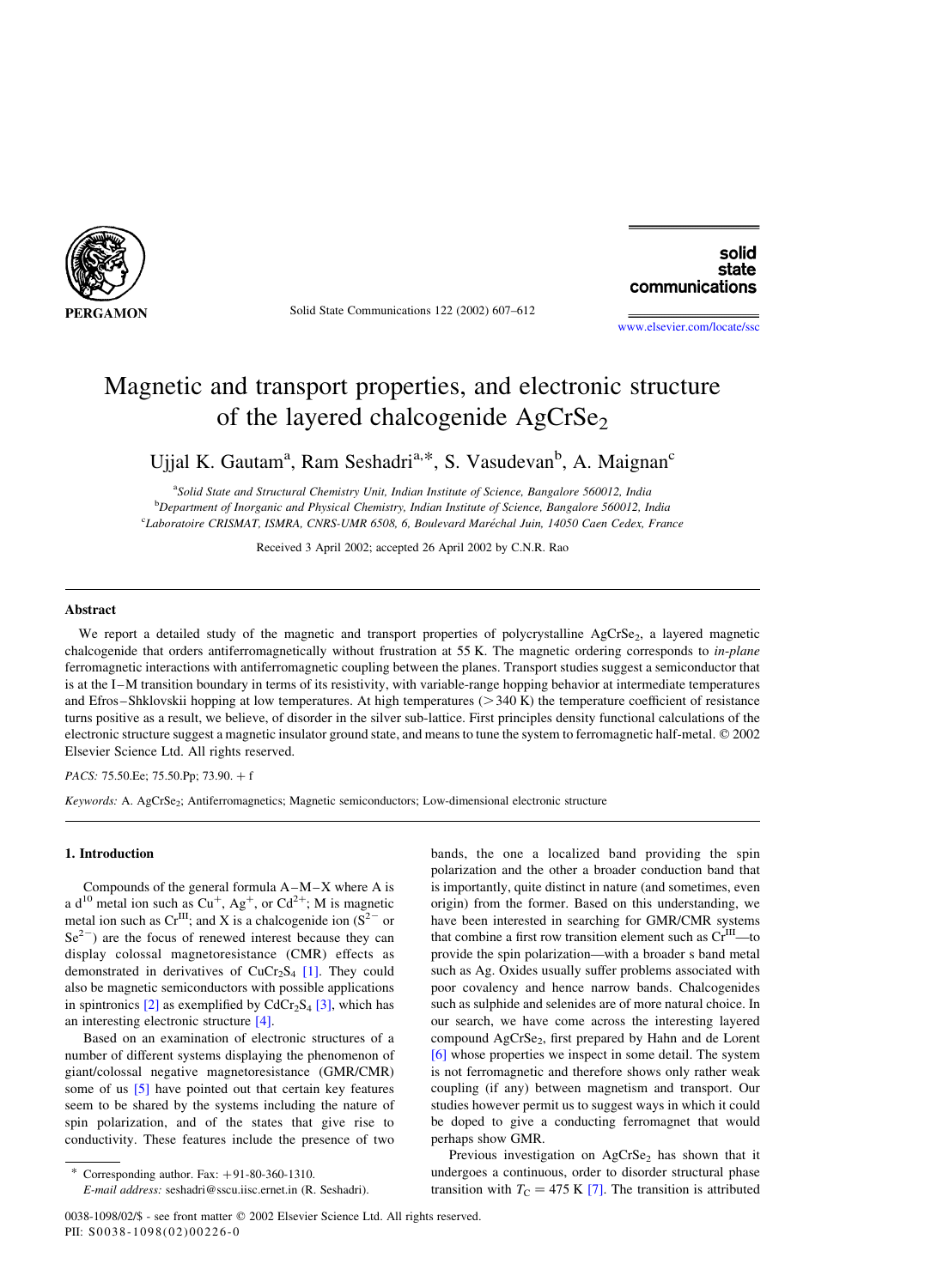

Fig. 1. Crystal structure of  $R3m$  AgCrSe<sub>2</sub> showing the Ag atoms as dark grey spheres. The slabs of edge-shared  $CrSe<sub>6</sub>$  octahedra extend infinitely in 2D resulting in the structure being layered.

to the disordering of the Ag atoms above  $T_{\rm C}$ , when the space group changes from  $R3m$  to  $R\overline{3}m$ . Studies on magnetic properties of this compound have revealed that it is antiferromagnetic below 50 K with an asymptotic Curie temperature of 72 K  $[8]$ . Cr<sup>III</sup> is ferromagnetic in the layers while the layers themselves couple antiferromagnetically. The coupling constants (using Weiss field model) in the plane and in-between the planes have been reported to be  $+6$  and  $-1$  K, respectively. The ionic conductivity of the compound has been studied by Boukamp and Wiegers [\[9\].](#page-4-0)

In this communication, we present careful SQUID magnetization and resistivity studies as a function of temperature. We examine these in the light of first-principles electronic structure calculations which have not so far been performed on compounds of this structure type.

# 2. Experimental

Polycrystalline  $AgCrSe<sub>2</sub>$  samples were synthesized in two steps. Elemental Ag, Cr, and Se powders were ground to a homogeneous mixture, pelletized and sealed in a vitreous silica tube under a vacuum of  $5 \times 10^{-6}$  Torr. The tube was

placed in a furnace that was heated to 1073 K at a rate of 10 K/min where it was held for 24 h. The furnace was then switched off. Powder X-ray diffraction patterns show the formation of a pure phase, but the pellets were found crumbled. The powders were therefore reground, pelletized and heat-treated once more in the same fashion.

Powder XRD patterns for Rietveld Refinement were recorded on a 2-axis diffractometer based on a Microcontrole goniometer and a Rigaku rotating anode X-ray source. Cu  $K\beta$  radiation was used in order to span a larger Ewald sphere. The data were treated with the XND Rietveld program [\[10\].](#page-4-0) Magnetization studies were carried out on a small pellet of the sample using a Quantum Design MPMS SQUID magnetometer. Four-probe electrical transport studies were carried out using Keithley power sources and meters, with electrical contacts being established with silver paint.

#### 3. Computational methods

The crystal structure obtained from Rietveld refinement was used to perform a first-principles electronic structure calculation using the linear muffin tin orbital (LMTO) method within the Atomic Sphere Approximation. The Stuttgart TB-LMTO-ASA program was used for the purpose [\[11\]](#page-4-0). Spin polarized calculations were performed within the local spin density approximation (LSDA) using the von Barth–Hedin exchange correlation functional. A detailed description of the LMTO-ASA method, including its applications can be found elsewhere  $[12]$ . In these calculations, the partitioning of space into atom-centered and empty spheres is done through an automatic procedure which ensures that the overlap between atomic spheres does not exceed 16%. For the empty spheres, the bases used were 1s orbitals with 2p orbitals being handled through the downfolding technique. The basis sets for the atomic spheres included s, p, and d for Ag (f downfolded); s, p, and d for Cr and s and p (d downfolded) for Se. Scalarrelativistic Kohn Sham equations were solved taking all relativistic effects into account except for the spin–orbit coupling. Three kinds of calculations were performed; without spin-polarization, with ferromagnetic spin polarization, and with a structure wherein the spins were ferromagnetically coupled within the layer, and the layers themselves were antiferromagnetically coupled.

## 4. Results and discussion

The layered crystal structure of  $3r$ -AgCre<sub>2</sub> is shown in Fig. 1. The structure can be described as comprising edgeshared  $CrSe<sub>6</sub>$  octahedra forming sheets that are separated by tetrahedral Ag ions. Because the AgSe<sub>4</sub> tetrahedra are directed, the room temperature structure is polar (S.G.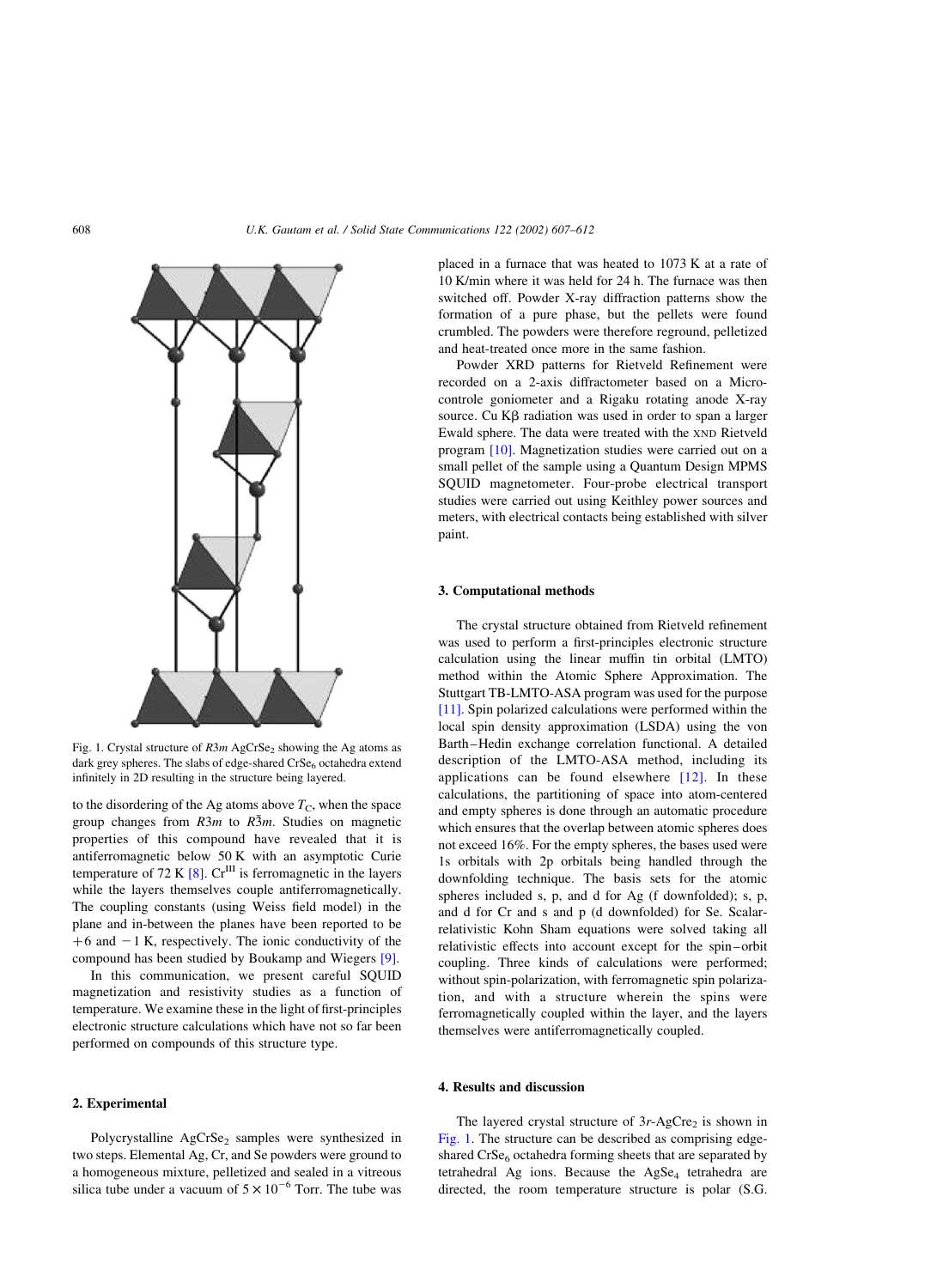<span id="page-2-0"></span>

Fig. 2. Powder X-ray diffraction pattern (points) and Rietveld fit (solid line) of AgCrSe<sub>2</sub>. The Rietveld fit made use of the  $R3m$ crystal structure. The vertical lines at the top of the figure are the expected peak positions for this structure.

 $R3m$ ). A plot of the Rietveld refined powder X-ray diffraction profile is shown in Fig. 2. The sample is seen to be single phase. The fit is not completely satisfactory as a result of the compound being layered and also due to problems associated with the large *in-plane* motion of  $Ag^+$ [\[7\].](#page-4-0) It was not possible to obtain the fit shown in Fig. 2 without allowing the silver atoms to take on large thermal displacement parameters in the plane. Results of the structure refinement are summarized in Table 1 and compared well with the previous report [\[7\].](#page-4-0)

The temperature dependence of the magnetic susceptibility  $\chi$  of AgCrSe<sub>2</sub> was recorded on heating in a field of 1.5 T after cooling under zero field. The plot of  $1/\chi$  vs. T shown as points in Fig.  $3(a)$  suggests Curie–Weiss behavior (the solid line is the fit) between about 316 and 400 K. From the Curie–Weiss slope, we obtain  $\mu_{\text{eff}} = 3.56$  which is slightly quenched from the spin-only value of 3.87 expected for Cr<sup>III</sup>. The intercept of  $1/\chi$  with the T axis is at a positive

Table 1

Results of room temperature Rietveld refinement of the powder Xray diffraction pattern of AgCrSe<sub>2</sub>

| Atom            | x | ν        | $z$ (this work)   | $z$ [7] |
|-----------------|---|----------|-------------------|---------|
|                 | 0 | 0        | 0.1507(5)         | 0.1520  |
| Ag<br>Cr        | 0 | 0        | $\mathbf{\Omega}$ |         |
| Se <sub>1</sub> | 0 | 0        | 0.2685(5)         | 0.2692  |
| Se <sub>2</sub> | 0 | $\theta$ | 0.7289(5)         | 0.7328  |

Space group:  $R3m$  (No. 160),  $a = 3.6834(6)$  Å,  $c = 21.231(3)$  Å (this work),  $a = 3.6798$  Å,  $c = 21.225$  Å [\(Ref.](#page-4-0) [\[7\]\)](#page-4-0),  $R_{\text{Bragg}} = 5.23\%$ .



Fig. 3. (a) Inverse magnetic susceptibility of  $AgCrSe<sub>2</sub>$  as a function of temperature. The arrow marks an incident at 316 K, (b) magnetic susceptibility as a function of temperature (points). The solid line is a fit using the HTSE as explained in the text.

temperature of 88 K. At 316 K, there is an incident that is clearly observed, below which the susceptibility jumps slightly. The origin of this will be examined presently.

Fig. 3(b) shows the corresponding  $\chi$  vs. T plot as points. The system is seen to undergo a transition to a bulk antiferromagnet with a peak in  $\chi$  vs. T at 55 K. The gentle slope (rather than a cusp) arises from the low-dimensional nature of the system. We find that the temperature dependence of the susceptibility is well described using a model that involves ferromagnetic coupling within the 2D triangular lattice of  $Cr^{III}$  as described by the hightemperature series expansion (HTSE) of the Heisenberg X–Y ferromagnet [\[13\]](#page-5-0), in conjunction with a mean-field antiferromagnetic inter-layer coupling. This scheme has been successfully applied to other layered magnetic systems [\[14,15\].](#page-5-0)

The HTSE expression for the layer susceptibility is given by:

$$
\chi_{\text{layer}} = \frac{Ng^2 \beta^2 S(S+1)}{3k_{\text{B}}T} \left[ 1 + \sum_{i=1}^{5} (-1)^i b_i (|J_1|/k_{\text{B}}T)^i \right] \tag{1}
$$

where  $J_1$  is the nearest-neighbor coupling within the plane of the Cr<sup>III</sup> atoms. We have used five  $b_i$  terms in the expansion. Schemes to calculate the values of  $b_i$  for different lattice topologies and for different electron counts are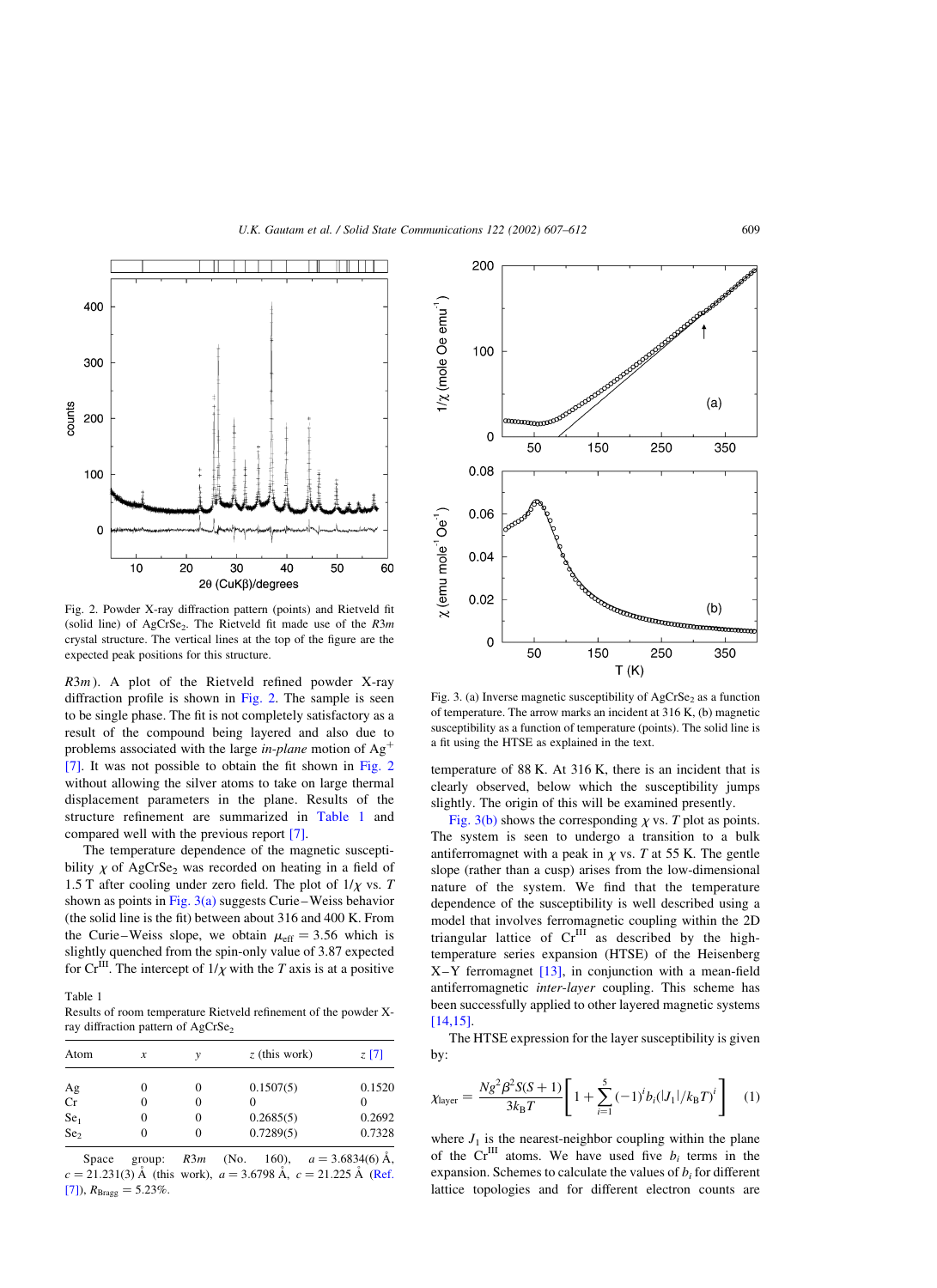

Fig. 4. (a) Resistivity vs. temperature of a sintered pellet of AgCrSe<sub>2</sub>, (b) an expanded view of the high temperature region where the temperature coefficient of resistance changes sign.

provided by Rushbrooke and Wood  $[13]$ .  $J_1$  is the coupling within the layer. In conjunction with the mean-field interlayer coupling we have:

$$
\chi_{\text{total}} = \frac{\chi_{\text{layer}}}{1 - (2J_2 \chi_{\text{layer}})/(Ng^2 \beta^2)}
$$
(2)

where  $J_2$  refers to the coupling between layers.  $J_1$  and  $J_2$  are fitted against the experimental data using Eq. (2). This gives us the solid line fit in [Fig. 3\(b\)](#page-2-0) for the parameters with  $J_1/k_B = 6.5$  K and  $J_2/k_B = -10$  K.

Fig. 4(a) is a plot of temperature-dependence of the electrical resistivity of a sintered pellet of AgCrSe<sub>2</sub>. At low temperatures, the samples display a sharp increase in the resistivity suggesting an insulating ground state. There is a change in the slope of the  $\rho-T$  plot in the vicinity of the antiferromagnetic transition near 60 K but we do not have reliable evidence for coupling of charge and spin in our magnetotransport studies (not displayed). At higher temperatures, there is actually an upturn in the  $\rho-T$  plot. Usually, this would be interpreted as an insulator–metal transition. This upturn takes place at about 340 K as better seen in Fig.  $4(b)$ , where the data have been plotted on an expanded temperature scale. We believe this insulator– metal transition have its origin from changes in the electronic structure rather than from increased mobility of the  $Ag<sup>+</sup>$  ions above the structural transition that is expected at 475 K. In any case, the latter would result in activated transport and not a positive temperature coefficient of resistance (TCR). The incident in the magnetic suscepti-



Fig. 5. Fit to the  $\rho$ –T curve using VRH at higher temperatures and Coulomb correlation at lower temperature, as explained in the text.

bility at 316 K also attests to some small change in the electronic structure in this range of temperature.

In Fig. 5, we display an attempt to fit the  $\rho-T$  data in two separate semiconducting regimes. We use the formula for variable range hopping (VRH) in the higher temperature part  $(86-300 \text{ K})$  according to the Mott formula [\[16,17\]](#page-5-0):

 $\rho = \rho_0 \exp(T_0/T)^{1/4}$ 

At lower temperatures  $(5-40 \text{ K})$  we find a better fit to the so-called Coulomb correlation formula of Efros and Shklovskii (ES) [\[18\]:](#page-5-0)

$$
\rho = \rho_0' \exp(T_0'/T)^{1/2}
$$

The results of these fits are shown as solid lines in Fig. 5 and the residuals from the fit are displayed. In the ES region of the fit, the value of  $T'_0$  is found to be about 8 K. The small value of  $T'_0$  suggests, in agreement with the small resistivity values, that the system is nearly metallic. It is seen that deviations between experiment and fit are small. The change from Mott VRH behavior to the Coulomb-correlation hopping is known from other semiconductor systems [\[19\].](#page-5-0)

In contrast to the experimental fit to the magnetic susceptibility, the results of electronic structure calculations suggested the following order of increasing stability:  $parameter < layer-antiferromagnet <$  ferromagnet. The differences in total energy (referenced to the paramagnetic compound) are  $-1.76$  and  $-1.59$  eV. The extra stability of 0.17 eV of the ferromagnetic structure over the antiferromagnetic structure might arise from our use of the room temperature crystal structure for what is in effect, a zero temperature calculation.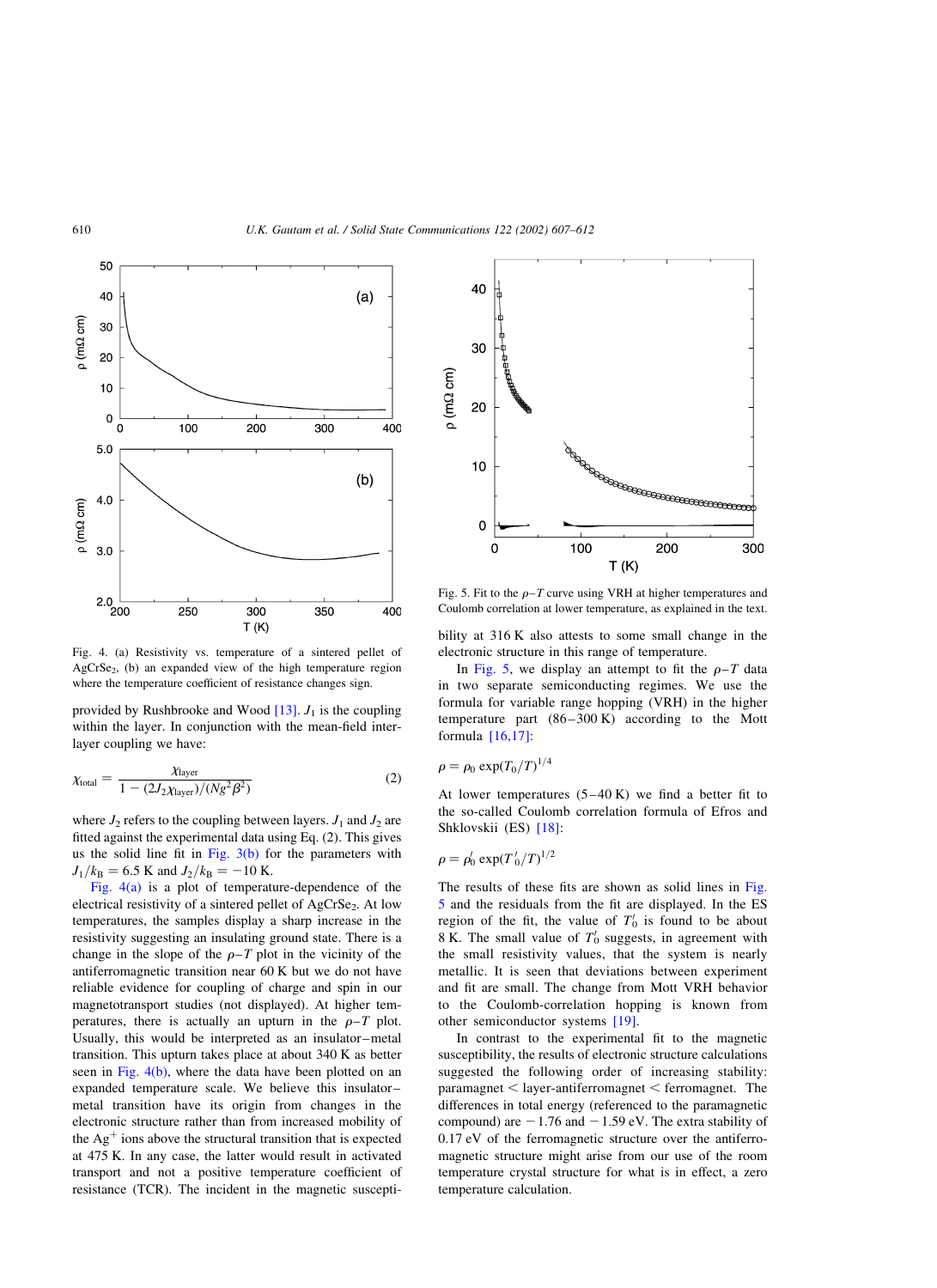<span id="page-4-0"></span>

Fig. 6. Projected densities of state from LMTO calculations on AgCrSe2. The upper halves of each panel display spin-up states and the lower halves spin-down states.

The projected densities of states for ferromagnetic  $AgCrSe<sub>2</sub>$  are shown in the different panels of Fig. 6. In each panel, the top half shows majority (up) spin states and the lower panel, minority (down) spin states. As expected for monovalent,  $d^{10}$  Ag<sup>I</sup>, the d states are full, not polarized by the  $Cr^{III}$  spins, and at least 1 eV below the Fermi energy. The Cr d states are strongly spin polarized, and display a gap because of a 0.5 eV separation between  $t_{2g}^3(\uparrow)$  states, and empty  $e_g^0(\uparrow)$  and  $t_{2g}^{0}(\downarrow)$  states which are nearly degenerate. AgCrSe<sub>2</sub>, at least computationally, belongs to the rather unusual class of compounds that are ferromagnetic insulators. Se p states shown in the bottom panel are slightly spinpolarized suggesting rather strong Cr-d–Se-p covalency. The calculated band gap of 0.28 eV suggests a system that is more insulating than what is observed in the electrical transport measurements. This discrepancy can be reconciled by considering that: (i) the sample might be non-stoichiometric at a level that is not observed at the level of the X-ray Rietveld analysis and (ii) the intrinsic silver-atom disorder that cannot be accounted for in the calculations might affect the electronic structure.

#### 5. Conclusions

The title compound is at the border between an insulator and a metal, and is closely related to the interesting class of ferromagnetic insulators. The magnetism is characterized by in-plane ferromagnetism, with the planes themselves coupling antiferromagnetically. Electronic structure calculations indicate that the compound is a band insulator. However, calculations are essentially at 'zero K' and it is possible that the large displacements of the silver atom affect the electronic structure so that the metal–insulator transition arises from the breakdown of boundary conditions in a manner akin to what happens to Si at the melting point. The electronic structure is interesting in that the compound, if it could be made metallic (substituting Ag by Pd or through the introduction of Ag vacancies), would be a halfmetal with only spin-up states at the Fermi energy. The metallicity might result in the coupling between planes becoming ferromagnetic through an RKKY mechanism. According to previous studies  $[5]$ , one might then obtain a compound displaying negative magnetoresistance.

## Acknowledgments

This work is supported by the Council of Scientific and Industrial Research, India, and the Third World Academy of Sciences, Trieste, Italy through a Research Grant. We thank G. Baldinozzi for collecting the XRD data. UKG thanks the CSIR for a Junior Research Fellowship. We acknowledge useful discussions with T.V. Ramakrishnan.

#### References

- [1] A.P. Ramirez, R.J. Cava, J. Krajewski, Nature 386 (1997) 157.
- [2] J. Gregg, W. Allen, N. Viart, R. Kirschman, C. Sirisathikul, J.-P. Schille, M. Gester, S. Thompson, P. Sparks, V. da Costa, K. Ounadjela, M. Skvarla, J. Magn. Magn. Mater. 175 (1997) 1.
- [3] P.K. Baltzer, P.J. Wojtowicz, M. Robbins, E. Lopatin, Phys. Rev. 151 (1966) 367.
- [4] N. Shanthi, P. Mahadevan, D.D. Sarma, J. Solid State Chem. 155 (2000) 198.
- [5] C. Felser, R. Seshadri, Int. J. Inorg. Mater. 2 (2000) 677.
- [6] H. Hahn, C. de Lorent, Z. Anorg. Allg. Chemie. 290 (1957) 68.
- [7] A. van der Lee, G.A. Wiegers, J. Solid State Chem. 82 (1989) 216.
- [8] P.F. Bongers, C.F. van Bruggen, J. Koopstra, W.P.F.A.M. Omloo, G.A. Wiegers, F. Jellinek, J. Phys. Chem. Solids 29 (1968) 977.
- [9] B.A. Boukamp, G.A. Wiegers, Solid State Ionics 9 and 10 (1983) 1193.
- [10] J.-F. Bérar, P. Garnier, NIST Spec. Publ. 846 (1992) 212.
- [11] O. Jepsen, O.K. Andersen, The Stuttgart TB-LMTO-ASA program v 47 MPI für Festkörperforschung, Stuttgart, Germany, 2000.